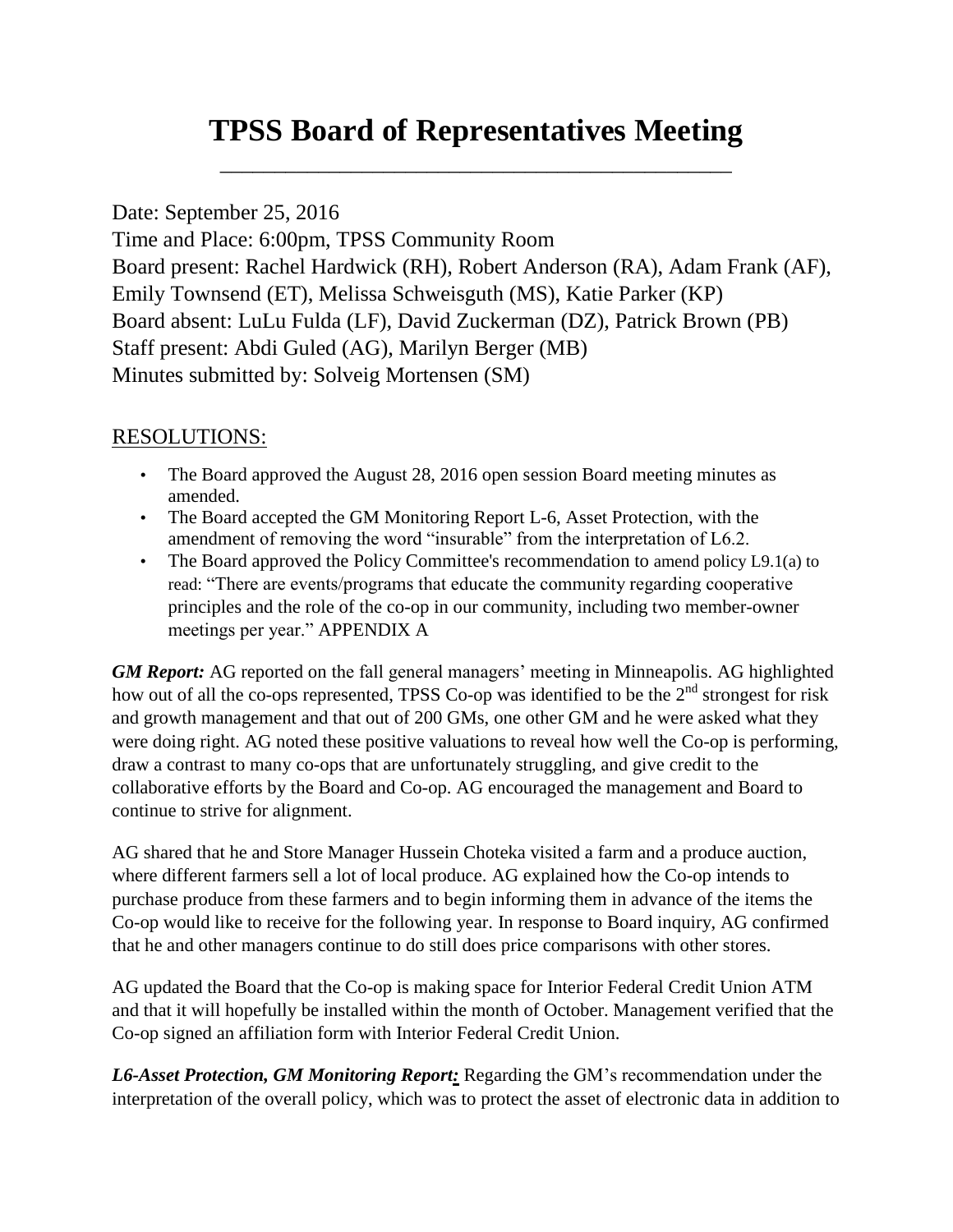other Co-op assets, the Policy Committee (PC) planned to follow up by reviewing L6.1 as it applies to electronic data. After discussing the interpretation under L6.2, management agreed to remove the word "insurable" from that section of the monitoring report. The Board and management discussed the means for employees to make informal complaints. Co-op management was encouraged to remind employees of the availability of the suggestion box and to think of other opportunities that would allow employees informal disclosures of concerns.

*Member-Owners meeting:* Board and management confirmed the schedule and logistics for the October 23 Member-owners' meeting that will be held at the Takoma Park Volunteer Fire Department. The Board planned to begin the October Board meeting after the Member-owners meeting at 5pm.

*Nominating Committee*: KP reported that all the nominations materials are now posted on the Co-op's website. Board and management discussed a plan for various Board representatives to do tabling outside the Co-op, including during the Takoma Park Street Festival.

*Policy Committee:* The Board accepted the Policy Committee's proposed change to policy L9. After the Policy Committee presented several follow-up questions regarding the monitoring for the policy, management planned to review L-9's monitoring section.

The Board discussed how they would like to update the Co-op's by-laws and would not be able to complete the required process in time for this election. The Policy Committee planned to start a review of the proposed by-law modifications and to set a timeframe to complete all the necessary steps to make the by-law changes.

#### Term 2016:

| Rep.                        | <u>Dec Jan Mar April May July Aug Sep</u> |        |        |         |        |        |        |         |
|-----------------------------|-------------------------------------------|--------|--------|---------|--------|--------|--------|---------|
|                             |                                           |        |        | (May 1) |        |        |        |         |
| Anderson                    | ∗                                         | $\ast$ | ∗      | ∗       | *      | *      | *      | *       |
| <b>Brown</b>                | ∗                                         | $\ast$ | $\ast$ | $\ast$  | ∗      | ex     | ∗      | excused |
| Frank                       | *                                         | $\ast$ | $\ast$ | $\ast$  | *      | ∗      | $\ast$ | *       |
| Fulda                       | ex                                        | ∗      | *      | ex      | *      | *      | $\ast$ | ex      |
| Hardwick                    | *                                         | $\ast$ | *      | $\ast$  | *      | *      | $\ast$ | *       |
| Parker                      | *                                         | ex     | *      | *       | ex     | ex     | ∗      | ∗       |
| Schweisguth                 | *                                         | ex     | *      | *       | $\ast$ | $\ast$ | ∗      | *       |
| Townsend                    | *                                         | $\ast$ | *      | $\ast$  | *      | *      | ∗      | *       |
| Zuckerman<br>$(ex=excused)$ |                                           | ex ex  | ∗      | ∗       | $\ast$ | ex     | ∗      | ex      |

Meeting adjourned: 7:05pm